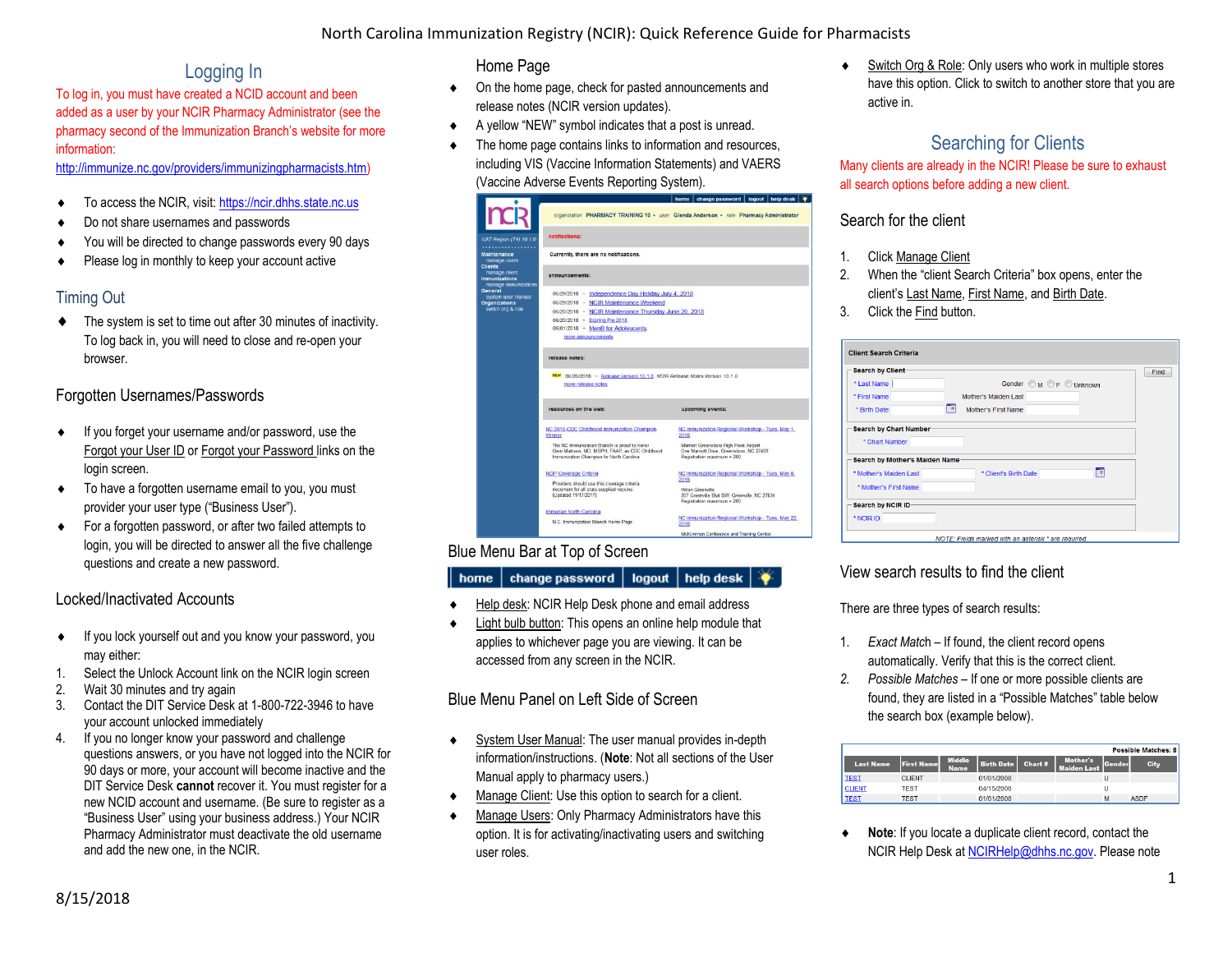the NCIR Client ID number for both client records and, if possible, which record to keep and which one to delete.

 $\bullet$  If any of the possible matches are particularly close, a "Client Match Detected" message is also displayed.

#### **Client Match Detected**

Based on the information you entered, your client is likely already in NCIR and is one of the clients listed below Please review the demographic information for each of these clients and if none of them appears to be your client you may then click the Create New Client button Please keep in mind that if you choose to ignore a client match and create a new record, that client will have two records in NCIR, neither of which will be complete and accurate! Create New Client **Possible Matches: 1** City CLIEN

- ◆ Carefully review each possible match.
- When you find the client, click on the blue hyperlink, of the Last Name, to open the client record.

*No Match*

- $\bullet$  If your search found no clients, or if none of the possible matches are your client, review your search criteria for accuracy.
- $\implies$  **Tip**: For clients with a hyphenated or two-part last name (e.g. Johnson-Smith), try searching for one part of the name (e.g. Smith).
- $\Rightarrow$  **Tip**: Consider whether the client could have a record under a different (or misspelled) first or last name.

IF NOT IN NCIR, ADD THE CLIENT

- 1. Click the Add This Client button at the top right (underneath the Find button).
- $\implies$  **Note**: If your search generated a "Client Match Detected" message, click the Create New Client button instead.
- 2. The information that you entered on the search screen (First Name, Last Name, and Birth Date) is retained. Please enter all additional Personal and Responsible Person information and any Client Comments (see the following 'Edit Client Screen' section for details).
- ⇒ **Note**: If a patient already exists in the NCIR with exact or similar information to the patient that you are creating, you may see the screen below. **If you are sure this is not the same client, click the Create New Client button.**

|                  |                   |                              |                   |         |                                       |        | Possible Matches: 5 |
|------------------|-------------------|------------------------------|-------------------|---------|---------------------------------------|--------|---------------------|
| <b>Last Name</b> | <b>First Name</b> | <b>Middle</b><br><b>Name</b> | <b>Birth Date</b> | Chart # | <b>Mother's</b><br><b>Maiden Last</b> | Gender | <b>City</b>         |
| <b>TEST</b>      | <b>RECOMMEND</b>  |                              | 04/01/2012        |         |                                       | U      |                     |
| <b>TEST</b>      | <b>KINRIX</b>     |                              | 04/01/2012        |         |                                       | E      |                     |
| <b>TEST</b>      | <b>CLIENT A</b>   |                              | 06/09/2011        |         | <b>A FIRST</b>                        | F      | <b>RAI FIGH</b>     |
| <b>TEST</b>      | <b>CLIENT</b>     |                              | 01/01/2012        |         | <b>PHARMACY</b>                       | F      | Raleigh             |
| <b>TEST</b>      | <b>CLIENT</b>     | MY                           | 10/01/2010        |         | <b>ENGLISH</b>                        |        | <b>HILLSBOROUGH</b> |

# **Client Records**

Client records have three main parts:

- 1. *Edit Client screen*: For viewing, entering, and editing the client's personal/demographic information.
- 2. *History/Recommend screen*: For viewing the client's immunization information and determining which doses are needed. Through this screen vaccines are entered/edited.
- 3. *Reports screen*: For printing official client immunization records.

# **Viewing the Edit Client Screen**

- $\bullet$  The Edit Client screen opens after you click Manage Client and find and open the client record.
- Update any information that has changed and enter any that is missing. Click Save after any edits.

|                              | organization FLYING MONKEY PHARMACY . user Glenda Anderson . role Pharmacy Administrator |                                 |                         |                     |                  |
|------------------------------|------------------------------------------------------------------------------------------|---------------------------------|-------------------------|---------------------|------------------|
|                              | <b>Personal Information - Client ID: 13004506</b>                                        |                                 |                         | ** Client Updated** | Save             |
| - Last Name <b>ITEST</b>     |                                                                                          |                                 |                         |                     | History/Recommen |
| - First Name CLIENT          |                                                                                          |                                 | Gender M O F Unknown    |                     | Reports          |
| Middle Name                  |                                                                                          |                                 | - Birth Date 01/01/2000 | ℡                   | Cancel           |
| Mother's Maiden<br>Last TEST |                                                                                          | - County of<br><b>Residence</b> | Franklin                |                     |                  |
| Mother's First<br>MOMMA      |                                                                                          | <b>Last Notice</b>              |                         |                     |                  |
|                              | NOTE: Fields marked with an asterisk * are required.                                     |                                 |                         |                     |                  |
|                              | Last Updated by: FLYING MONKEY PHARMACY on 08/03/2018                                    |                                 |                         |                     |                  |
|                              |                                                                                          |                                 |                         |                     |                  |
|                              |                                                                                          |                                 |                         |                     |                  |



## **Personal Information section**

- Please fill out this section (located on the top half of the screen) as completely and accurately as possible.
- This information is displayed on printed copies of the client's official immunization record.
- Last Update by indicates the last organization that updated the record and the date of that update.

#### **Client Information tab**

- $\bullet$  This section is displayed when the screen opens. It is 1 of 3 tabbed sections located on the lower half of the screen.
- ◆ Please update Ethnicity and Race here.

## **Responsible Person(s) tab**

- Please enter at least one responsible person, even for adult clients (Relation to client can be "Self").
- $\bullet$  To view responsible person information, click the Responsible Person(s) tab (*shown below*).

| <b>Client Information</b>                                                         |                  | <b>Responsible Person(s)</b> |                   |                                                      |          | <b>Client Comment(s)</b> |      |                   |                        |   |        |
|-----------------------------------------------------------------------------------|------------------|------------------------------|-------------------|------------------------------------------------------|----------|--------------------------|------|-------------------|------------------------|---|--------|
| <b>Responsible Person Listing</b>                                                 |                  |                              |                   |                                                      |          |                          |      |                   |                        |   |        |
| <b>Select</b>                                                                     | <b>Last Name</b> |                              | <b>First Name</b> | <b>Relationship</b>                                  |          |                          | City |                   | <b>Notices</b> Primary |   | New    |
| <b>TEST</b><br>$\odot$                                                            |                  | <b>MOMMA</b>                 |                   | <b>Mother</b>                                        |          | <b>LOUISBURG</b>         |      | <b>Yes</b>        | Yes                    |   |        |
|                                                                                   |                  |                              |                   |                                                      |          |                          |      |                   |                        |   | Copy   |
|                                                                                   |                  |                              |                   |                                                      |          |                          |      |                   |                        |   | Delete |
| Details for Responsible Person: MOMMA TEST (Last Updated: 08/03/2018 10:14:35 AM) |                  |                              |                   |                                                      |          |                          |      |                   |                        |   |        |
| <b>. Last Name TEST</b>                                                           |                  |                              |                   | - Street Address 951 WINKIF GUARDS WAY               |          |                          |      |                   |                        |   | Next   |
| <b>First Name MOMMA</b>                                                           |                  |                              |                   | <b>Other Address</b>                                 |          |                          |      |                   |                        |   | Cancel |
| Middle Name                                                                       |                  |                              |                   |                                                      | P.O. Box |                          |      |                   |                        |   |        |
| - Relation Mother                                                                 |                  |                              |                   |                                                      |          | <b>- City LOUISBURG</b>  |      |                   |                        |   |        |
| - Telephone 919                                                                   |                  | $-444 - 4545$                |                   |                                                      |          | $\cdot$ State NC $\cdot$ |      | $\cdot$ Zip 27549 |                        |   |        |
| Extension 5                                                                       |                  |                              |                   |                                                      |          | Language ENGLISH         |      |                   |                        | ÷ |        |
| F-Mail                                                                            |                  |                              |                   |                                                      | Notices? |                          |      | Primary?          |                        |   |        |
|                                                                                   |                  |                              |                   | NOTE: Fields marked with an asterisk · are required. |          |                          |      |                   |                        |   |        |

- To enter a new person, click the New button.
- To update an existing responsible person, click the radio button next to that person's name.
- After adding or editing information, click Next to load it.

## **Client Comment(s) tab**

- $\bullet$  This is where you'll document immunity, refusals, contraindications etc. Client Comments impact the vaccines recommended by the tracking schedule.
- ◆ To view client comments, click on the Client Comment(s) tab (*shown below*).

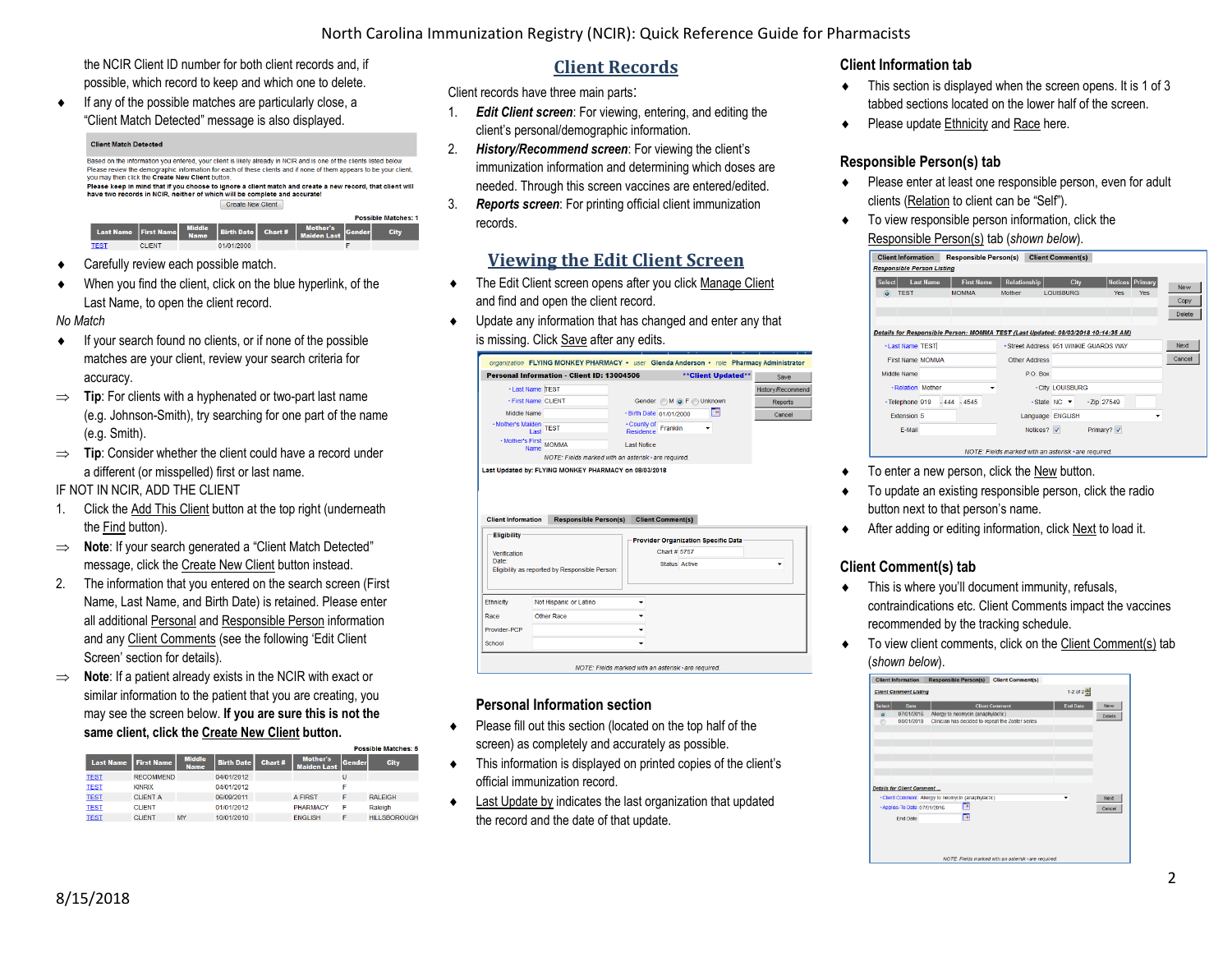## North Carolina Immunization Registry (NCIR): Quick Reference Guide for Pharmacists

- ◆ Click New to add a comment.
- $\bullet$  To edit an existing comment, click on the radio button next to that comment.
- ◆ Applies-To Date: This is typically the same date as the date that you are entering the comment.
- ◆ End Date: Not a required field but should be entered when applicable to the client comment (e.g. pregnancy).
- After adding or editing information, click Next to load it.

## **Viewing the History/Recommend Screen**



 To open the History/Recommend screen from the Edit Client screen, click the History/Recommend button.

#### **Client Information section**

- This section includes all identifying information for a client, including name, address, gender, mother's maiden name, chart number and any client comments.
- Client Comments are displayed in red font, Use the down arrow (*shown below*) to click through the comments.

|                    | Client Information - Client ID: 13004506 |            |        |                                                               |                          |         |
|--------------------|------------------------------------------|------------|--------|---------------------------------------------------------------|--------------------------|---------|
|                    | Client Name (First - MI - Last)          | DOB        | Gender | Mother's Maiden                                               | <b>Tracking Schedule</b> | Chart # |
| <b>CLIENT TEST</b> |                                          | 01/01/2000 | F      | <b>TEST</b>                                                   | <b>ACIP</b>              | 5757    |
| <b>Address</b>     |                                          |            |        | 951 WINKIE GUARDS WAY, LOUISBURG, NC 27549 (919) 444-4545 x 5 |                          |         |
| <b>Comments</b>    |                                          |            |        | $\{1$ of 2}  07/01/2016 ~ Allergy to neomycin (anaphylactic)  |                          |         |

## **History section**

- This section lists all vaccines that have been entered into the NCIR for the client.
- The client's exact age is displayed in the blue strip at the bottom of this section.

#### History New Immunization Entry | Historical Immunization | Edit Client | Reports | Print | Print Confidential Vaccine Group Date Administered Series Trade Name (Vaccine) Dose Owned? Reaction Hist? Edit 01/01/2002 1 of 2 Current Age: 18 years 7 months 2 days

- Series: The dose number for the immunization series (It also shows when a dose is Not Valid). Click the Date Administered to display the tracking schedule rules applied to that dose. If not valid, an explanation is also provided.
- Trade Name: Trade name of the vaccination received
- ◆ Dose: Amount Administered—e.g. full, half, etc.
- Owned: Whether or not your organization administered the dose, If No, click the hyperlink to see who did.
- Reaction: Any documented reaction to the dose. If Yes, click the red hyperlink for details.
- Hist?: Whether the immunization was historical or recorded through inventory.
- ◆ Edit: Allows you to edit the immunization.

#### **Vaccines Recommended by Selected Tracking Schedule**

- ◆ NCIR recommendations are based on:
	- o Current ACIP Recommendations
	- o Age of Client
	- o History entered into the NCIR
	- o Any client comments and/or contraindications



- Select: Checked boxes indicate vaccines that are currently recommended for patient as of today.
- Vaccine Group: Recommended vaccine type. For an explanation of the recommendation, click on the blue hyperlink to see the tracking schedules rules applied.
- This section indicates the Earliest Date, Recommended Date, Overdue Date, and Latest Date the patient should receive the corresponding vaccine.
- The date columns are color coded. For a color key, click the light bulb button on the blue menu while viewing this screen.

#### **Entering Historical Immunizations**

Please document all vaccines administered by your store as well as any doses from a valid certificate of immunization that have not already been documented.

#### **Vaccines administered at your pharmacy**

1. Click Manage Client and search for the client.

- 2. Review the Edit Client screen and update any client information that has changed.
- 3. Review the History/Recommend screen and determine which vaccines are needed. Administer needed vaccines.
- 4. From the History/Recommend screen, click Historical Immunizations (*shown below*).

|              | <b>History</b> New Immunization Entry   |                               | Historical Immunization   Edit Client                                                       |    | Reports Print   Print Confidential |                   |  |
|--------------|-----------------------------------------|-------------------------------|---------------------------------------------------------------------------------------------|----|------------------------------------|-------------------|--|
|              |                                         |                               | Vaccine Group Date Administered Series Trade Name (Vaccine) Dose Owned? Reaction Hist? Edit |    |                                    |                   |  |
| <b>Mumps</b> | 01/01/2002                              | 1 <sub>0</sub> f <sub>2</sub> | <b>Mumps®</b>                                                                               | No |                                    | Yes $\mathscr{A}$ |  |
|              | Current Age: 18 years, 7 months, 2 days |                               |                                                                                             |    |                                    |                   |  |

⇒ **Note**: Pharmacy users always enter doses administered by click the Historical Immunizations button. This is because pharmacies do not track their inventory in the NCIR. Users who attempt to enter vaccines using the "New Immunization Entry" button will see the following error message:

This organization doesn't have any sites associated with it. You must have at least one site to add immunizations to the system.

5. When the screen for entering doses opens, look in the Vaccine column and find the vaccine or vaccines to be documented.

| <b>History</b>                          |                            |               |                          |                             | <b>New Immunization Entry</b> |           | <b>Edit Client</b>       |            | Reports                  |
|-----------------------------------------|----------------------------|---------------|--------------------------|-----------------------------|-------------------------------|-----------|--------------------------|------------|--------------------------|
| <b>Vaccine Group</b>                    | <b>Date Administered</b>   | <b>Series</b> |                          | <b>Trade Name (Vaccine)</b> | Dose                          | Owned?    | <b>Reaction</b>          | Hist? Edit |                          |
| <b>Mumps</b>                            | 01/01/2002                 | $1$ of $2$    |                          | Mumps®                      |                               | <b>No</b> |                          | <b>Yes</b> |                          |
| Current Age: 18 years, 7 months, 2 days |                            |               |                          |                             |                               |           |                          |            |                          |
|                                         | * Provider<br>Organization |               |                          |                             | * Default Dates               |           |                          |            |                          |
| Vaccine<br><b>Tradename Details</b>     |                            |               | E                        | œ                           | E                             |           | E                        |            | œ                        |
| DTP/aP                                  |                            |               | E                        | F                           | F                             |           | 画                        |            | œ                        |
| <b>HepA</b>                             |                            |               | Te                       | Te                          | ℡                             |           | Te                       |            | <b>Te</b>                |
| <b>HepB</b>                             |                            |               | œ                        | œ                           | F                             |           | E                        |            | Te                       |
| Hib                                     |                            |               | Fe                       | F                           | Ге                            |           | Fe                       |            | Ŧ                        |
| <b>HPV</b>                              |                            |               | P                        | г                           | F                             |           | --<br><b>Pa</b>          |            | To                       |
| Influenza                               |                            |               | <b>P</b>                 | Te                          | Te                            |           | To                       |            | Ho                       |
|                                         |                            |               | $\overline{\phantom{a}}$ | $\overline{\phantom{a}}$    | $\overline{\phantom{a}}$      |           | $\overline{\phantom{a}}$ |            | $\overline{\phantom{a}}$ |

- $\Rightarrow$  **Note**: if the vaccine you need is not listed, click on the blank dropdown box at the very bottom of the vaccine column to find and add it (*shown below*).
- 6. In the text box next to each vaccine administered (Provider Organization column), enter store name and (if applicable number. Also enter the name and credentials of the pharmacist who administered the vaccine.

| Meningo         | E   | $\blacksquare$           | œ   | <b>Title</b> | 19 |
|-----------------|-----|--------------------------|-----|--------------|----|
| <b>MMR</b>      | E   | F                        | т   | To           | œ  |
| PneumoConjugate | Fe  | P                        | œ   | To           | Te |
| Polio           | E   | Fe                       | œ   | To           | Ho |
| Rotavirus<br>Td | E   | F                        | œ   | Fo           | Ho |
|                 | Te) | Te)                      | TB. | To           | HO |
| Tdap/Pertussis  | E   | $\overline{\phantom{a}}$ | œ   | $\mathbf{u}$ | To |
| Varicella       | E   | F                        | 下   | Te           | Te |
|                 |     |                          |     |              |    |

- **Example: Pharmacy #12, John Smith, RPH**
- 7. In the next text box/date column, enter the date that the dose was administered.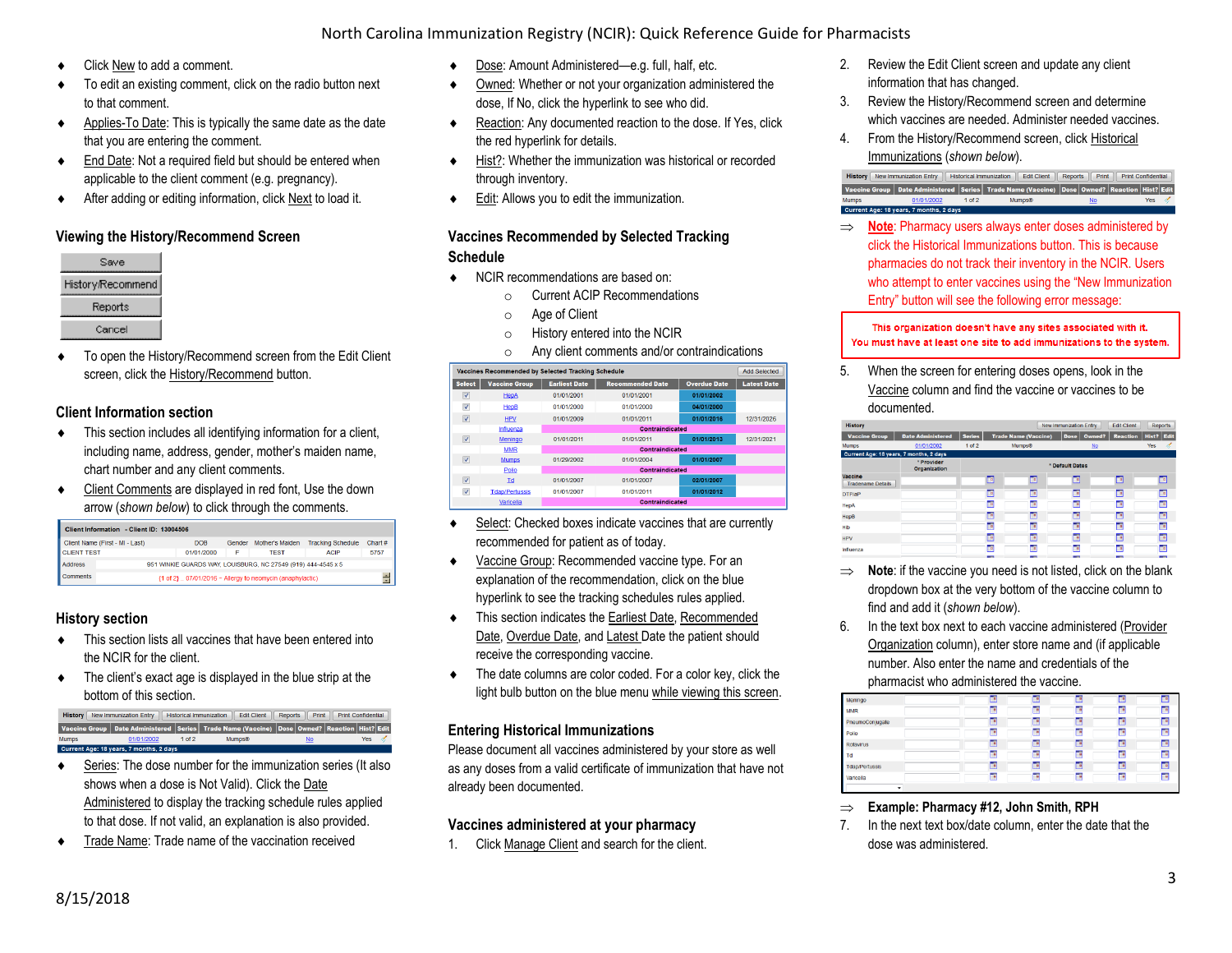## North Carolina Immunization Registry (NCIR): Quick Reference Guide for Pharmacists

#### 8. Click the Trade Name Details button (*shown below*).

| Vaccine<br><b>Tradename Details</b> | unchin Land Pharmacy | 701/2018  | ⊡         | Fo        | $\Box$    | <b>To</b> |
|-------------------------------------|----------------------|-----------|-----------|-----------|-----------|-----------|
| DTP/aP                              |                      | E         | E         | г         | E         | Œ         |
| HepA                                |                      | <b>To</b> | <b>TO</b> | <b>To</b> | <b>D</b>  | <b>TD</b> |
| <b>HepB</b>                         | Munchin Land Pharma- | 07/01/20  | т         | г         | F         | Te        |
| Hib                                 |                      | T B       | œ         | <b>To</b> | <b>To</b> | <b>II</b> |

9. When the screen for entering Trade Name details opens (*example below*), enter Trade Name and Lot Number for each vaccine administered.

| <b>Historical Immunizations (1)</b> |               |                                                                   |                   |               |                  |
|-------------------------------------|---------------|-------------------------------------------------------------------|-------------------|---------------|------------------|
|                                     |               | Remove Immunization   Date Provided   Date Estimated   Trade Name |                   | Lot Number    | Provider Org     |
| HepB                                | 07/01/201   0 |                                                                   | Engerix-B Adult - | <b>123BOO</b> | avor of Munchkin |

#### 10. Click Save.

11. You are returned to the History/Recommend screen. Review the history section to verify that the dose or doses were added accurately.

#### **Vaccines not administered at your pharmacy**

- To enter doses from an official immunization record, follow the same steps as for entering administered doses except you must enter the name of the provider that administered the vaccine.
- ◆ You do not need to enter Trade Name or Lot Number, but please do so if you have the information available.
- **Instead of clicking Trade Name Details, click Save and** Submit to return to the History/Recommend screen.
- ⇒ **Note**: You are able to document multiple doses of a vaccine by using the additional date columns.

#### **Editing Immunizations**

- To edit a dose of vaccine, including adding a vaccine reaction, from the History/Recommend screen.
- 1. Click the edit button (*shown below*) next to the vaccine you wish to edit (*looks like a pencil above a sheet of paper*).

History | New Immunization Entry | | Historical Immunization | | Edit Client | | Reports | | Print | | Print Confidential Vaccine Group Date Administered Series Trade Name (Vaccine) Dose Owned? Reaction Hist? Edit Mumps 01/01/2002 1 of 2 Mumps®<br>Current Age: 18 years, 7 months, 2 days

- $\implies$  **Note**: Any user, at any organization, may delete or update a historical immunization. Except for reactions to immunizations, edits to doses recorded through inventory can only be made by the organization that gave the dose.
- 2. When the screen for editing historical immunizations opens (*shown below*), you are able to update any of the following fields:

|   | Vaccine Group: Mumps                              |                                                                                               | Save          |
|---|---------------------------------------------------|-----------------------------------------------------------------------------------------------|---------------|
|   | Vaccine Display Name: Mumps                       |                                                                                               | Cancel        |
|   | <b>Trade Name: Mumps</b>                          |                                                                                               | <b>Delete</b> |
|   | Vaccine Lot Number:                               |                                                                                               |               |
|   | Inadequate Dose:                                  |                                                                                               |               |
|   | * Date Provided: 01/01/2002                       | Гe                                                                                            |               |
|   | Date Estimated:                                   |                                                                                               |               |
|   | * Provider Org Name: test                         |                                                                                               |               |
|   | <b>Disregard Primary Series: N</b>                |                                                                                               |               |
|   | <b>VIS Date: Unknown</b>                          |                                                                                               |               |
|   | Input Source of Record: Created through UI        |                                                                                               |               |
|   |                                                   | NOTE: Fields marked with an asterisk * are required.                                          |               |
|   |                                                   |                                                                                               |               |
|   | <b>Reactions TO IMMUNIZATION</b>                  |                                                                                               |               |
|   | <b>General for all vaccines</b>                   |                                                                                               |               |
|   |                                                   | Allergic reaction to this vaccine or to any of its unlisted vaccine components (anaphylactic) |               |
|   | DTaP, DTP, or any pertussis-containing vaccine    |                                                                                               |               |
| m | Fever >=40.5° (105° F) within 48 hours            |                                                                                               |               |
| m |                                                   | Persistent inconsolable crying lasting 3 hours or more within 48 hours                        |               |
| m | Collapse or shock-LIKE State within 48 hours      |                                                                                               |               |
| F | Encephalopathy within 7 days                      |                                                                                               |               |
|   | Convulsions (fits, seizures) within 72 hours      |                                                                                               |               |
|   | DT or Td, DtaP, or any tetanus-containing vaccine |                                                                                               |               |

- o Trade Name
- Lot Number
- o Date Provided
- o Provider Organization
- o Reactions to immunization
- 3. After editing, click the Save button.
- **Note**: If vaccine was given from another organization's inventory, click on the No hyperlink (in the Owned? column) to view which organization administered the shot, as well as the contact information (*example below*).

| organization FLYING MONKEY PHARMACY · user Glenda Anderson · role Pharmacy Administrator                                           |                                                                                                                                                    |
|------------------------------------------------------------------------------------------------------------------------------------|----------------------------------------------------------------------------------------------------------------------------------------------------|
| Client Information - Client ID: 13013748                                                                                           |                                                                                                                                                    |
| <b>DOB</b><br>Client Name (First - MI - Last)<br>THEODORA OF THE WEST<br>01/01/1900                                                | Gender<br>Mother's Maiden<br><b>Tracking Schedule</b><br>Chart#<br>F<br><b>ACIP</b><br><b>HADES</b>                                                |
| <b>Address</b><br>Comments                                                                                                         | 족                                                                                                                                                  |
| New Immunization Entry<br><b>Historical Immunization</b><br><b>History</b><br>Date Administered   Series  <br><b>Vaccine Group</b> | <b>Edit Client</b><br><b>Print Confidential</b><br><b>Reports</b><br>Print<br>Dose   Owned?   Reaction   Hist? Edit<br><b>Trade Name (Vaccine)</b> |
| $1$ of $2$<br>05/20/2017<br>Zoster                                                                                                 | <b>SHINGRIX®</b><br>Full<br><b>No</b>                                                                                                              |
| Current Age: 118 years, 7 months, 2 days<br>Vaccines Recommended by Selected Tracking Schedule                                     | <b>Add Selected</b>                                                                                                                                |
| <b>Earliest Date</b><br><b>Select</b><br><b>Vaccine Group</b>                                                                      | <b>Recommended Date</b><br><b>Latest Date</b><br><b>Overdue Date</b>                                                                               |
| $\overline{\mathsf{v}}$<br>Organization Information - Mozi                                                                         | 01/01/1902<br>$\mathbf x$                                                                                                                          |
| V                                                                                                                                  | 04/01/1900                                                                                                                                         |
| ① A https://ncir-uat.dhl ••• ▼ ☆<br>$\overline{\mathsf{v}}$                                                                        | Ξ<br>01/01/1901                                                                                                                                    |
| $\overline{\mathsf{v}}$<br>P<br>Org Name: GKANDERSON THE GREAT AND POWERFUL                                                        | 01/01/1965                                                                                                                                         |
| $\Omega$<br>$\overline{\mathsf{v}}$<br>Pne<br>Address 1: 1 YELLOW BRICK ROAD                                                       | 01/01/1965                                                                                                                                         |
|                                                                                                                                    |                                                                                                                                                    |
| $\overline{\mathcal{L}}$<br>Address 2: LOUISBURG. NC 27549                                                                         | 04/01/1900                                                                                                                                         |
| Contact Name: GLINDA THE GOOD WITCH<br>$\overline{\mathbf{v}}$<br>Phone Number: (919) 707-5585                                     | 02/01/1907                                                                                                                                         |

#### **Printing Immunization Records**

The patient copy fulfills the requirements for an official certificate of immunization.

- 1. From either the Client Information or History/Recommend screens, click the Reports button.
- 2. When the screen opens, click the Immunization Record-Patient Copy button (*shown below*). The client records will open as an Adobe PDF file.

| Client Information - Client ID: 13013748 |        |                 |                          |                                                                                                                                                                                                                                                                                 |
|------------------------------------------|--------|-----------------|--------------------------|---------------------------------------------------------------------------------------------------------------------------------------------------------------------------------------------------------------------------------------------------------------------------------|
| <b>DOB</b>                               | Gender | Mother's Malden | <b>Tracking Schedule</b> | Chart $#$                                                                                                                                                                                                                                                                       |
| 01/01/1900                               | F      | <b>HADES</b>    | <b>ACIP</b>              |                                                                                                                                                                                                                                                                                 |
|                                          |        |                 |                          |                                                                                                                                                                                                                                                                                 |
|                                          |        |                 |                          | ÷                                                                                                                                                                                                                                                                               |
|                                          |        |                 |                          |                                                                                                                                                                                                                                                                                 |
| <b>Additional Information</b>            |        |                 |                          |                                                                                                                                                                                                                                                                                 |
|                                          |        |                 |                          |                                                                                                                                                                                                                                                                                 |
|                                          |        | ۰               |                          |                                                                                                                                                                                                                                                                                 |
|                                          |        | ٠               |                          |                                                                                                                                                                                                                                                                                 |
|                                          |        |                 |                          |                                                                                                                                                                                                                                                                                 |
|                                          |        |                 |                          | organization FLYING MONKEY PHARMACY · user Glenda Anderson · role Pharmacy Administrator<br>Report<br>Immunization Record - Chart Copy<br><b>Immunization Record - Patient</b><br>CODV<br>Immunization Record - Chart &<br><b>Patient Copy</b><br><b>Vaccine Administration</b> |

- 3. Print the record.
- 4. Click the back button in your browser window to return to the Reports screen.

#### **Adding Users**

This applies only to users with a Pharmacy Administrator Role.

- $\Rightarrow$  **Reminder**: To add an employee as a user, the employee must already have created a NCID, verified their NCID through email, and provided you with their userid (i.e. NCID user ID).
- $\Rightarrow$  **Reminder**: New users need to register for a NCID as a "Business User" and provider their North Carolina business address.
- 1. Click Manage Users.
- 2. Click Add User (*shown below*)

|                    | organization FLYING MONKEY PHARMACY . user Glenda Anderson . role Pharmacy Administrator |                   |                                   |
|--------------------|------------------------------------------------------------------------------------------|-------------------|-----------------------------------|
| <b>User Search</b> |                                                                                          |                   |                                   |
| Last Name          |                                                                                          | <b>First Name</b> | Find<br><b>Add User</b><br>Cancel |
|                    | To get a complete list of users, leave both fields blank and click the Find button.      |                   |                                   |

3. Type in the userid in the box provider and click the Verify button (*example shown below*)